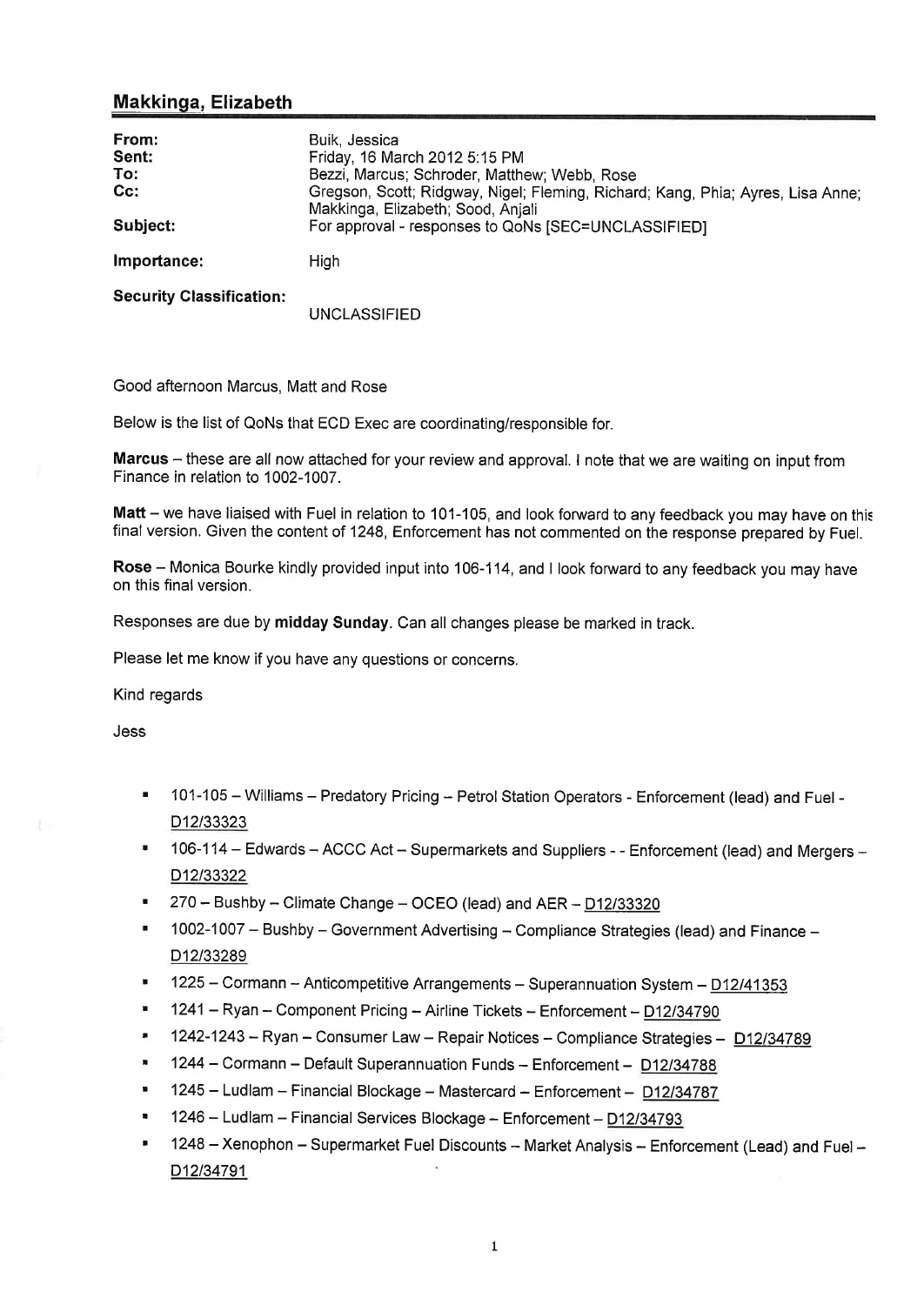## Senate Standing Committee on Economics

## ANSWERS TO QUESTIONS ON NOTICE

Treasury Portfolio

Additional Estimates 20 l2

<sup>15</sup>- l7 Februarv 2012

| <b>Question:</b>     | <b>AET 1245</b>                 |
|----------------------|---------------------------------|
| <b>Topic:</b>        | Financial Blockade - MasterCard |
| <b>Hansard Page:</b> | 15 Feb 2012, pg 128             |

#### Senator LUDLAM asked:

Senator LUDLAM: Interesting. Do I have any recourse to these companies, or MasterCard in particular, to lift that blockade? | would understand, for example, if this were a criminal entity. lf they had been accused of organised crime offences or whatever, I would understand that. In this instance the organisation has not. lt is a publishing organisation. lt was given a Walkley Award last December. None of its staff have been accused or convicted of particular crimes. So what are my avenues as a consumer? What can I do to Mastercard or, better yet, what can you as the regulator do to them?

Mr Gregson: My response is not going to be very helpful for you, I probably do need to know a bit more detail. I am sorry, I have not come with those tonight but I would be happy to take any of that on notice, and try to assist you.

#### Answer:

Generally speaking, the ACCC considers matters raised with it under the provisions of the Competition and Consumer Act 2010 (the CCA). The CCA is fundamentally concerned with preventing anti-competitive conduct and providing appropriate safeguards for consumers.

There are provisions of the CCA that prohibit action by corporations, either individually or in concert with others, which adversely impact on competition. Whether competition concerns arise will depend on the circumstances.

ln this case, the ACCC has not seen any evidence or information to suggest collusive decision making between card payment service providers.

Turning to any independent action by the card payment service providers, a key consideration in the circumstances raised by the question would be the purpose behind the decisions not to process payments.

The ACCC is aware of statements made to the media by a number of companies with headquarters overseas who stopped processing payments. The statements explain why they decided on that course of action. The statements also indicate concerns about compliance with their terms and conditions for service or for processing payments, including concerns about the facilitation of illegal conduct associated with Wikileaks.

The ACCC makes no assessment of the substance of those concerns. However the purpose described seems not to be anti-competitive . This means that without information to the contrary, it is unlikely that the action could be characterised as being undertaken for an anticompetitive purpose and therefore unlikely to raise concerns under the CCA.